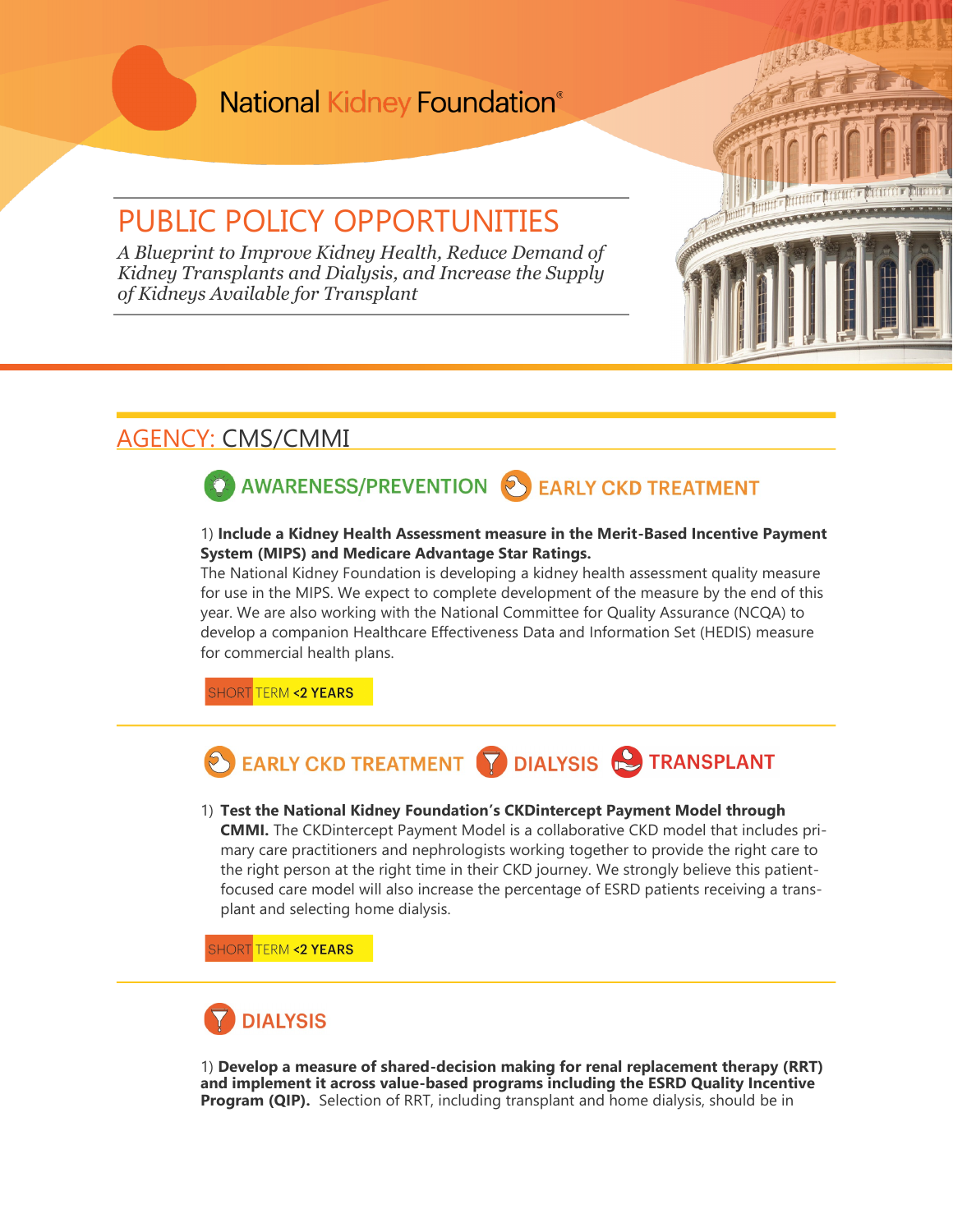BLUEPRINT: PUBLIC POLICY OPPORTUNITIES

alignment with opportunities to help patients achieve their lifestyle preferences, values and goals. However, significant gaps in providers discussing these topics with patients remain.

MEDIUM TERM 2-5 YEARS

# **TRANSPLANT**

- 1) In public-private partnership, develop a learning action network (LAN) of OPOs, transplant programs, nephrologists and patients to identify best practices in maximizing the use of donated kidneys, including imperfect ones. The National Kidney Foundation has developed a concept paper for the LAN.
- 2) **Modify the Hospital Inpatient Prospective Payment System Diagnosis-Related Grouping (DRG) for organ transplants to allow for adjustments to payment for transplanting higher risk kidneys.** Often transplanting these kidneys requires more resources and time and thus are a disincentivized for transplantation and the fixed budget under the current DRG system does not account for these additional costs.
- 3) **Ensure transplant recipients have access to all immunosuppressive drugs under Part B and D to ensure patients receive the treatment best tailored to them to reduce their risk of organ rejection while minimizing side effects and fix delays caused in patients receiving their medications due to benefit category confusion**

HHS/CMS has proposed as part of the drug pricing blue print to remove certain drug formulary requirements from Part D plans for immunosuppressive drugs used in organ transplants. Restrictions and delays in access increase the risk of organ rejection and also will stymie innovation in new immunosuppression opportunities – a critical need.

**HORT TERM <2 YEARS** 

### AGENCY: CDC



1) Launch a multi-year CKD public awareness campaign as a public-private partnership

The National Kidney Foundation is in the process of developing a campaign, but it will take collaboration to launch it successfully

MEDIUM TERM 2-5 YEARS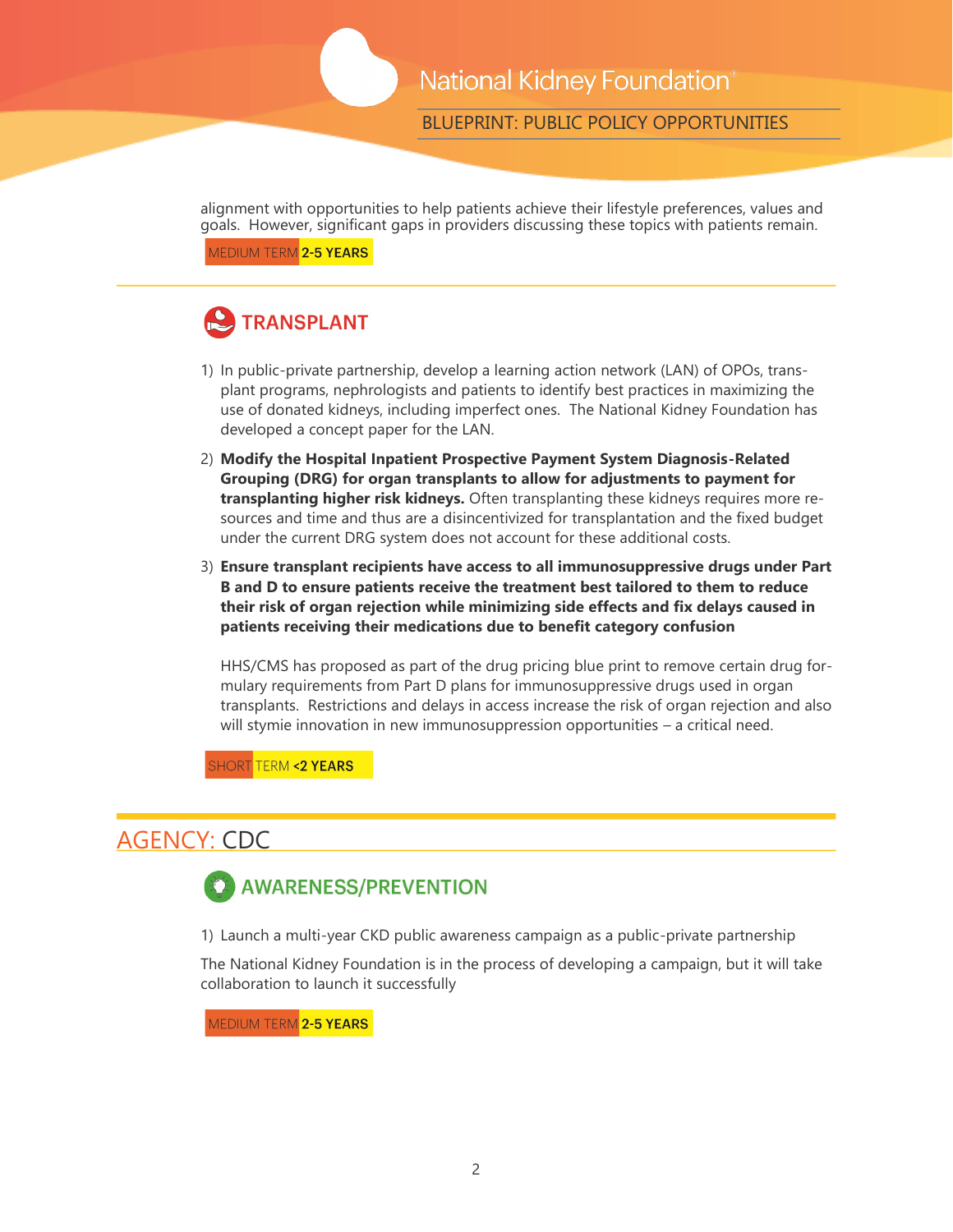### National Kidney Foundation®

BLUEPRINT: PUBLIC POLICY OPPORTUNITIES

## **EARLY CKD TREATMENT**

1) **To allow for more individualized, targeted treatment of CKD the National Center for Healthcare Statistics at the Centers for Disease Control and Prevention (CDC) and CMS should modify the ICD10-CM codes for CKD to differentiate between CKD 3a and 3b and include ranges of albumin to creatinine ratio (ACR) since both are key markers of risk of progression and mortality.** 

SHORT TERM **<2 YEARS** 

#### AGENCY: HHS



1) **Integrate CKD assessment and treatment into public health and education efforts in Cardiovascular Disease and Diabetes.** The National Kidney Foundation created a CKD change package based off the Million Hearts hypertension change package. Grants and cooperative agreements awarded to focus on diabetes and cardiovascular disease must also include a focus on chronic kidney disease as all three conditions are interlinked. The CKD Change Package is one resource that could be used to foster improvements in population health as it has recommendations and tools on how to integrate kidney health testing and treatment into existing efforts to address diabetes and cardiovascular disease.

**SHORT TERM <2 YEARS** 



1) Continue to foster innovation in renal replacement therapy options by allocating funding now and in the future to KidneyX. Given that there has been little innovation in dialysis technology we believe that further investing now to quicker drive development of new options for people with kidney failure and bring them to market is critical. New technologies should be designed in partnership with patients have the greatest potential of new options that truly make a difference in clinical outcomes and dramatically improve the quality of life for people with ESRD.

SHORT <mark>TERM <**2 YEARS**</u></mark>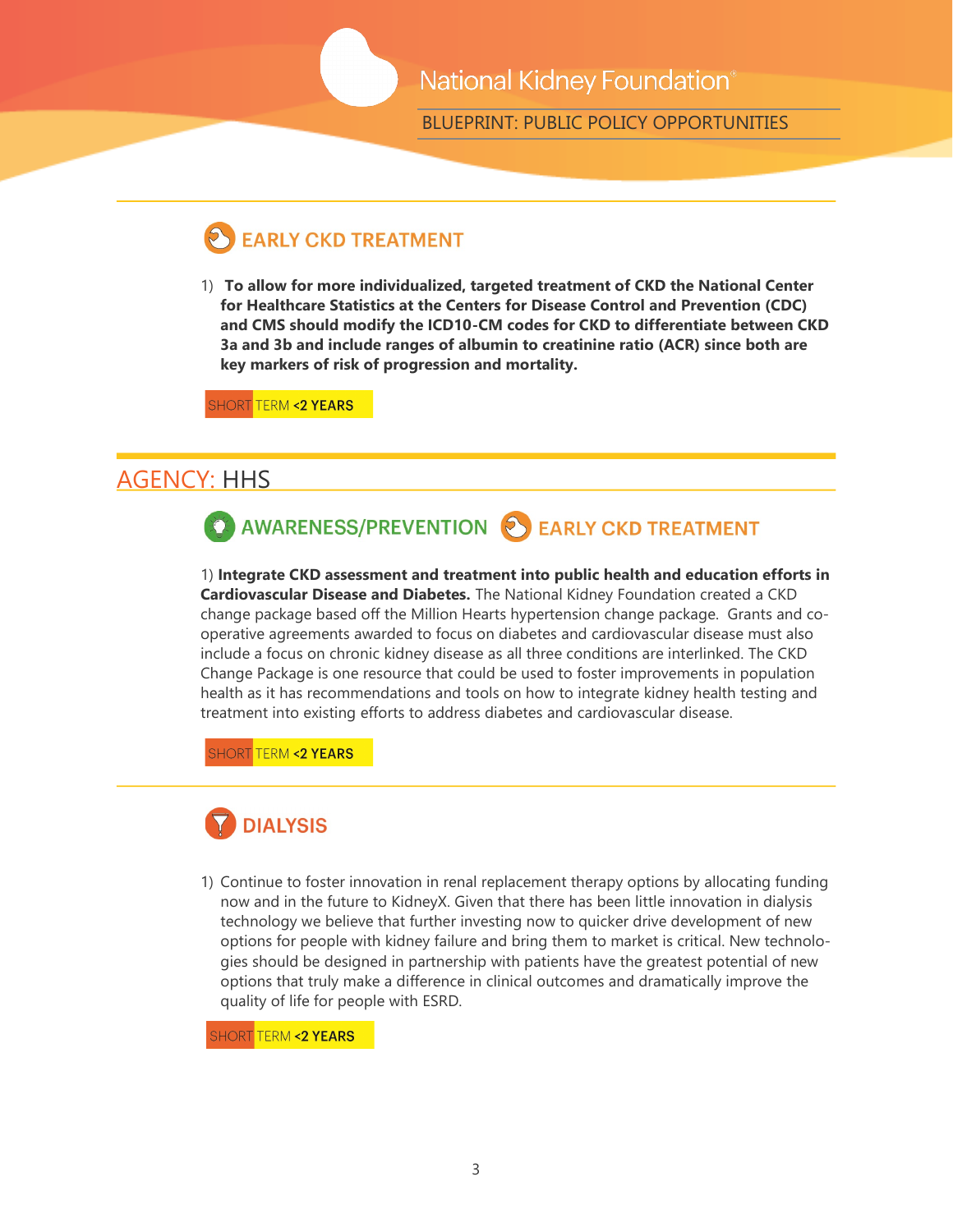BLUEPRINT: PUBLIC POLICY OPPORTUNITIES

### AGENCY: HRSA/OPTN

# **TRANSPLANT**

- 1) **The Health Resources Services & Administration should allocate additional dollars through the Division of Transplantation (DoT) to NLDAC to raise the income limits to allow for more donors to be reimbursed and to include other categories of expenses.** Currently the National Living Donor Assistance Center (NLDAC) provides some donors with reimbursement for travel expenses related to the organ donation including transportation, lodging and food. There are income requirements for the donor and the recipient that determine who is eligible for this assistance.
- 2) In addition, the National Kidney Foundation applauds HRSA DoT for its plans to launch a pilot on lost wages this summer. We think this a great start. **We encourage HHS to allocate additional dollars to this pilot and also expand it to cover child care and medical care related to the donation when it is not otherwise covered by the donor or recipient's health insurance.**

**SHORT TERM <2 YEARS** 

#### 3) **Reduce Kidney Discards**

**a. Change transplant program metrics used by OPTN.** Remove "high-risk" kidneys from the 1 year graft survival metric and develop a patient quality of life metric 1-year post graft survival.

The current metric of observed to expected survival of graft for 1 year has high performance, but the perception is that this metric has the unintended consequence of causing overly conservative behavior when evaluating high risk kidneys leading to the discard of organs that could give someone greater quality of life in the short and long-term.

#### MEDIUM TERM 2-5 YEARS

**b. OPTN should require transplant programs to inform patients of high-risk kidney offers and afford them the opportunity to participate in shared decision-making regarding acceptance or decline of the offer.** To help patients make informed decisions about high-risk kidney offers DoT, in conjunction with community partners, should develop, test and disseminate tools designed to assist kidney transplant candidates in making decisions about accepting offers of higher risk organs at the initial consent once waitlisted and when a high-risk organ offer has been made. HHS through HRSA or AHRQ could put out a request for proposals for grant funding to develop and test such tools.

**c. OPTN should identify transplant programs that never or very rarely accept high risk kidneys and make changes to the kidney allocation policy to allow OPOs to direct donations of high-risk kidneys to programs that are most likely to use them.** Transplant